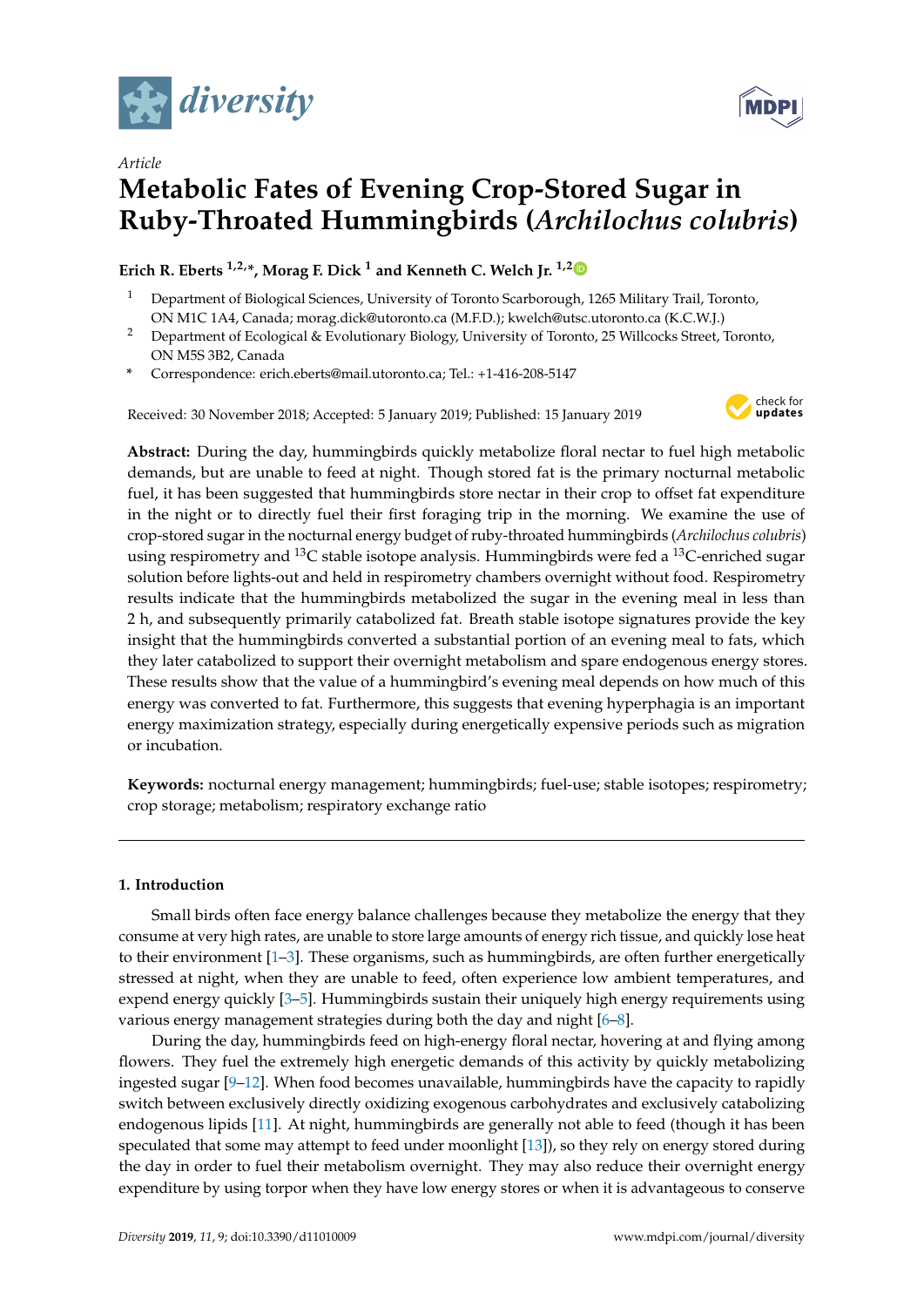energy [\[14–](#page-10-9)[17\]](#page-10-10). Fatty acids are the primary endogenous energy substrates that most small birds use to fuel their metabolism during long-term fasts [\[18\]](#page-10-11). Hummingbirds are expected to primarily use endogenous fat stores to fuel their metabolisms at night; however, their fat stores at the beginning of the night may be limited by aerodynamic, morphological, or environmental constraints [\[17](#page-10-10)[,19\]](#page-10-12). It has also been suggested that hummingbirds are able to support nocturnal normothermy with carbohydrates by retaining nectar in their crop in the evening, and slowly metering out this energy "storage depot" during the night [\[19–](#page-10-12)[21\]](#page-11-0).

Many birds have a crop, which may be a permanent or temporary esophageal pouch that allows for postprandial food handling and mediation of food passage [\[22\]](#page-11-1). In hummingbirds, the rate that nectar empties from the crop may be influenced by factors including the rate of intestinal absorption, metabolic demand, meal and air temperature, and food availability [\[12,](#page-10-6)[23–](#page-11-2)[26\]](#page-11-3). Their crops may allow hummingbirds to vary their foraging strategy during the day, or to store a large meal subsequent to a final evening hyperphagia bout [\[19](#page-10-12)[,20](#page-10-13)[,23](#page-11-2)[,25\]](#page-11-4). By directly oxidizing the entirety of this sugar, hummingbirds could maximize the amount of energy they gain from this meal, and avoid the 16% energetic cost associated with oxidation of lipids synthesized from ingested sugars [\[11\]](#page-10-7). By filling the crop before nighttime and fueling their nocturnal metabolism with sugar, hummingbirds could spare endogenous fat expenditure, or directly fuel the first foraging trip(s) in the morning [\[19,](#page-10-12)[20,](#page-10-13)[25\]](#page-11-4). Alternatively, hummingbirds may use the nectar in the crop to synthesize fatty acids while also directly fueling metabolism, in order to maximize lipid deposition [\[11,](#page-10-7)[27\]](#page-11-5).

Previous studies have used respiratory exchange ratio (RER), which is the ratio of the rate of carbon dioxide production ( $V_{co_2}$ ) to the rate of oxygen consumption ( $V_{o_2}$ ), to characterize nocturnal fuel-use in hummingbirds [\[17](#page-10-10)[,20](#page-10-13)[,21](#page-11-0)[,28\]](#page-11-6). Since carbohydrate and lipid oxidation consume different amounts of  $O_2$  per molecule of  $CO_2$  produced, RER may be used to indicate what type of substrate is being metabolized, with an RER ~1.0 indicating carbohydrate oxidation and ~0.7 for lipids [\[29,](#page-11-7)[30\]](#page-11-8). RERs exceeding 1 may reflect lipogenesis, or other factors such as hyperventilation or increase of antioxidant potential, and intermediate values suggest simultaneous metabolism of carbohydrates, proteins, and/or lipids [\[29–](#page-11-7)[31\]](#page-11-9). Studies that have measured the exchange of respiratory gasses in sleeping hummingbirds found ambiguous nighttime RERs, which indicated that the hummingbirds metabolized both exogenous carbohydrate and endogenous lipid stores for a substantial portion of the night [\[20](#page-10-13)[,21\]](#page-11-0). These results are contrary to expectations that fat is exclusively metabolized at night, and are possibly confounded by food availability and low temporal resolution, so exactly how evening hyperphagia is used to fuel nighttime fasts is still unclear [\[17,](#page-10-10)[28\]](#page-11-6). Furthermore, the metabolic fate of an evening meal is not fully illuminated by RER because while it may be used to suggest the classes of substrates being oxidized, these inferences are based on possibly tenuous assumptions and the significance of RER values between or outside the 0.7 to 1.0 range are not fully understood. Additionally, RER does not necessarily identify from where these substrates originate [\[29](#page-11-7)[,30\]](#page-11-8). When RER > 1, this indicates potential for lipogenesis and that not all sugar is directly oxidized; however, it is not clear what proportion of this sugar is used for lipogenesis or is directly oxidized by examining RER alone. By evaluating both RER and the  $^{13}C$  stable isotope signature of a hummingbird's breath, we would be able to estimate the amount of energy in the last meal that was converted to and later catabolized as fat, and amount of sugar that was directly oxidized.

We coupled respirometry and  $^{13}$ C stable isotope analysis in order to track the specific metabolic fate of a final evening meal and quantify its contribution to the overnight energy expenditure of ruby-throated hummingbirds (*Archilochus colubris*). We predicted that to maximize their potential energy gain and spare the maximum amount of lipid stores, the hummingbirds that consumed a large meal prior to lights-out would primarily directly oxidize this crop-stored sugar before metabolizing fat stores as the primary fuel for the rest of the night. Respiratory exchange ratios (RER) and breath stable isotope signatures ( $\delta^{13}$ C) indicate that the hummingbirds metabolized labeled sugar for less than 2 h and converted a portion of the energy in the last meal to fat. In the last 9 h of the night, in addition to catabolizing endogenous fat reserves, they used lipids synthesized from sugars in the last meal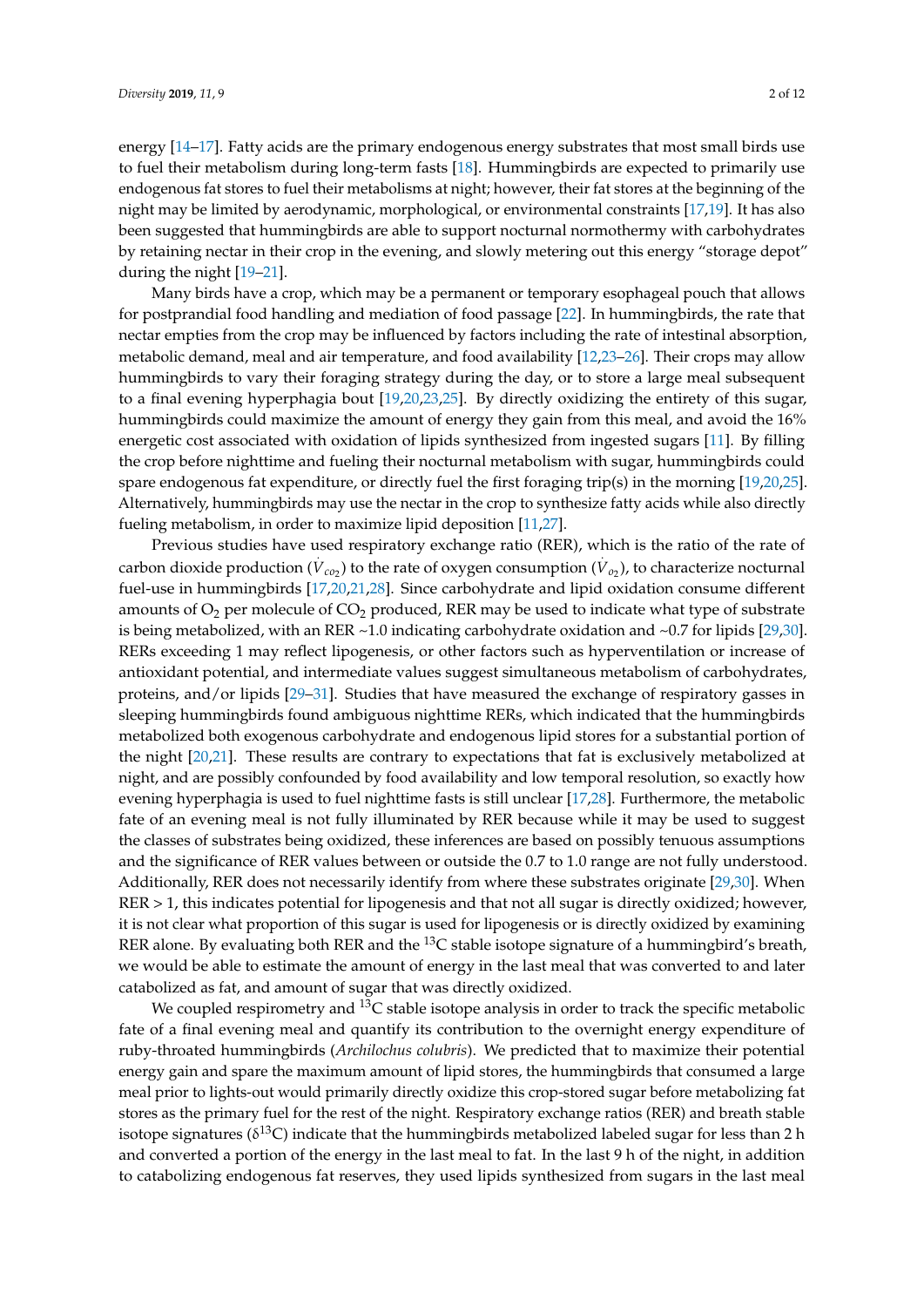to partially fuel their metabolism. In general, we suggest that evening hyperphagia is an important energy maximization strategy, especially during energetically expensive periods such as migration.

## **2. Materials and Methods**

## *2.1. Study Animals*

Adult male *Archilochus colubris* (n = 6; mass range: 3.4–5.9 g) were captured with a modified box trap (drop door trap) in Toronto, ON, Canada, at the University of Toronto Scarborough (UTSC). Captive hummingbirds were housed individually in EuroCage enclosures, measuring 91.5 cm W  $\times$ 53.7 cm H  $\times$  50.8 cm D, in the UTSC vivarium. Once captive, birds were fed ad libitum on a 20% ( $w/v$ ) solution of a 3:1 Nektar-Plus and sucrose mix (Guenter Enderle, Tarpon Springs, FL, USA). Birds were subjected to a 13-h light/11-h dark photoperiod, with the dark period starting at 21:30 h, and the light period starting at 8:30 h. This photoperiod is reflective of their natural winter photoperiod, as the data were collected in the late winter and early spring; the birds were not in breeding condition during the experimental period. Details of animal husbandry and all experiments were approved by the University of Toronto Animal Care Committee (protocol # 20011649) and permitted by the Canadian Wildlife Service (# CA 0258).

## *2.2. Experimental Protocol*

Data collection was conducted in an acrylic enclosure, measuring 10 cm W  $\times$  10 cm H  $\times$  10 cm D, with a perch available to the hummingbird in a position that it could easily access a feeding syringe. The feeding syringe was attached to a magnet and affixed to the side of the chamber via a magnet on the outside of the chamber. The placement of the syringe was adjusted into a position inaccessible to the hummingbird by moving the magnets, without opening the chamber. An IR sensitive video monitoring camera (YI Home Camera, Yi Technology, China, 2017) was used to track activity patterns while the bird was in the chamber.

Prior to data collection, birds were trained to feed from the adjustable feeding syringe while in the respirometry chamber to ensure that they were willing and able to feed ad libitum during the evening portion of each "fed" trial. Data collection took place between February 2018 and April 2018 between 20:30 h and 9:00 h, one hour before lights-out and 30 min after lights-on. Data collection began in the evening following a 30-min period of food deprivation, which ensured that the hummingbirds would willingly feed in the respirometry chamber. Hummingbirds were hand-fed a <sup>13</sup>C-enriched sucrose solution (*δ <sup>13</sup>Cexogenous* = +24.3 ± 0.2‰, D-Sucrose (Glucose-13C6, 98%, Cambridge Isotope Laboratories, Andover, MA, USA)) immediately before being placed into the respirometry chamber where they were also able to feed on the labeled solution until lights-out, when the feeding syringe was moved to an inaccessible position. The isotopic signature of this acute sugar meal was distinct from that of their maintenance diet ( $\delta^{13}C_{maintene}$  =  $-17.5\pm0.3\%$ ). Fed birds consumed an average of 0.8  $\pm$  0.1 mL of 20% sucrose solution. This meal contained 470.0  $\pm$  55.4 µmol of sucrose and had an energy content of approximately 2651  $\pm$  313 J. Additionally, each bird was subject to a fasted trial, in which they were food deprived in the evening at least 1 h before lights-out. Lights were gradually dimmed for a 30-min period before 21:30 h, remained totally dark for 11 h, and were gradually turned on for 30 min starting at 8:30 h. Air temperature was measured directly outside the chamber via a thermoresistor and ranged from 23–26 ◦C; although air temperature inside the chamber was not recorded, separate experiments show the inside and outside air temperatures were within 1 ◦C.

#### *2.3. Respirometry*

Oxygen consumption and carbon dioxide production rates overnight were obtained via push-flow respirometry using a TurboFOX5 (TurboFOX5; Sable Systems International, Las Vegas, NV, USA). Air was flowed into the chambers through Bev-a-line tubing at a rate of 300 mL/min. The excurrent airstream was subsampled at ~100 mL/min. Sub-sampled air first passed through the TurboFOX5's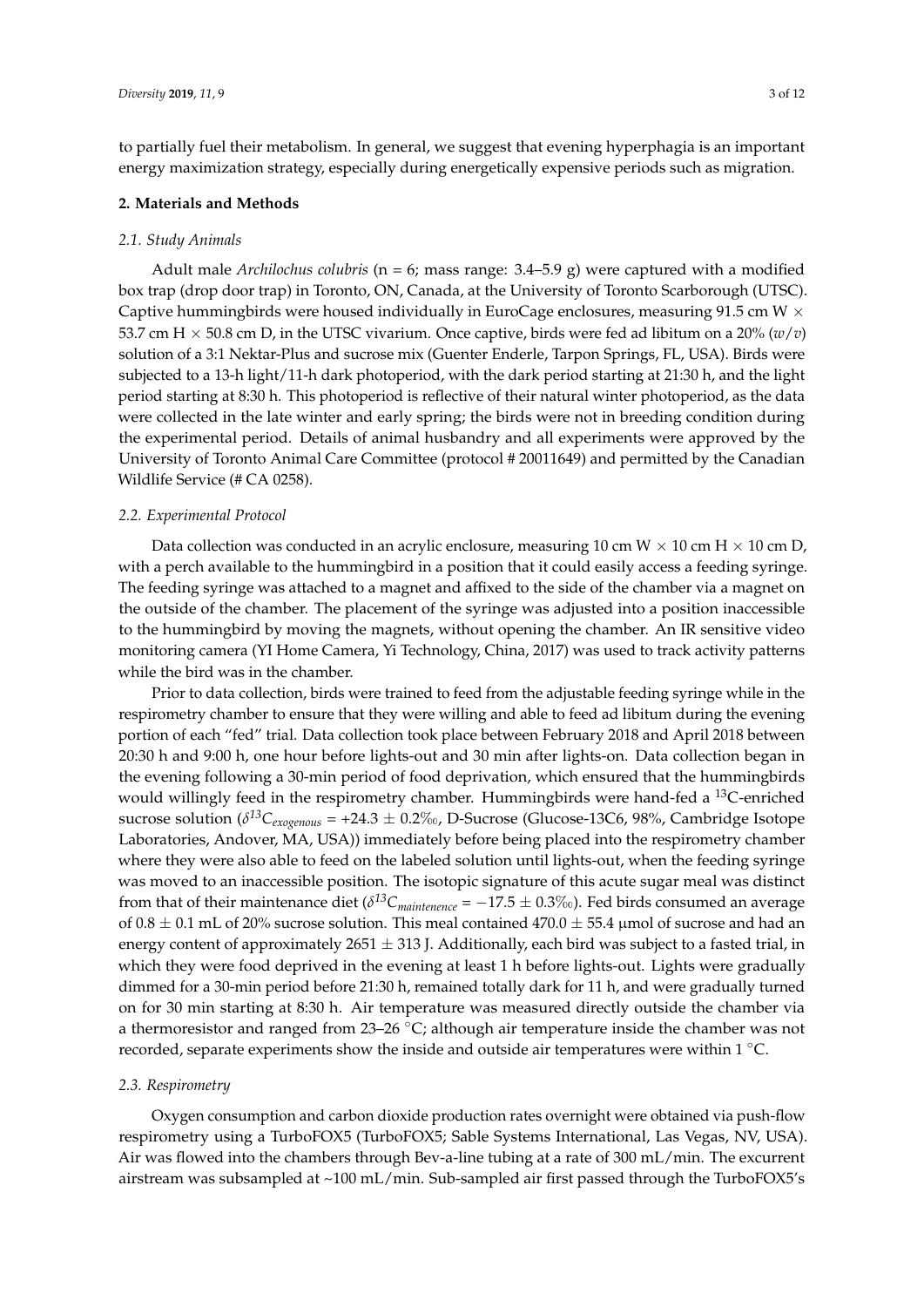water vapour meter module, which measured water vapour pressure (kPa) (TurboFOX5; Sable Systems International). The air was then passed through the integrated carbon dioxide gas analyser (infrared), and subsequently through a column containing indicating Drierite (W.A. Hammond DRIERITE,

Xenia, OH, USA) for the removal of water vapour before entering into the oxygen analyser (fuel cell). Analogue voltage output from the thermoresistor, oxygen and carbon dioxide analysers, flow meter, water vapour pressure and in-line barometric pressure sensors were recorded at 1 s intervals over the duration of the trial (13 h) using EXPEDATA software (v. 1.8.4; Sable Systems International) and were recorded on a laptop computer via the on-board A/D converter through the serial output of the TurboFOX5.

Raw data were corrected to standard temperature and pressure and rates of oxygen consumption .  $(\dot{V}_{o_2})$  and carbon dioxide production  $(\dot{V}_{co_2})$ , and respiratory exchange ratios (RER) were calculated in Expedata using standard equations ([\[30\]](#page-11-8); equations 10.6, 10.7, respectively). The rate of oxygen . consumption ( *Vo*<sup>2</sup> ) and the oxyjoule equivalent (*sensu* Lighton et al. [\[32\]](#page-11-10)) were used to calculate the metabolic rate of each 10-min time-period (*Erate*, J/min), according to the following equation:

$$
E_{rate} = (16 + 5.164 * RER_{bound}) * V_{o_2},
$$
\n(1)

where  $RER_{bound}$  is the average RER for each 10-min time-period, confined to 0.71 and 1.0;  $\dot{V}_{o_2}$  is the average oxygen consumption rate (mL  $O<sub>2</sub>/min$ ) of each 10-min time-period; and the oxyjoule equivalent has the units of  $J/mL O<sub>2</sub>$  [\[30\]](#page-11-8). Total nighttime and substrate-specific energy expenditures were calculated by integrating the metabolic rate (*Erate*) over time.

## *2.4. Stable Carbon Isotope Analysis*

Carbon stable isotope analysis of the excurrent  $CO<sub>2</sub>$  from the chambers, and liquid samples (maintenance diet and sucrose solution) were done using cavity ring-down spectroscopy (Picarro G2201-*i* Analyzer, Picarro Inc., Santa Clara, CA, USA). For the liquid samples, a 5 µL sample was loaded into a tin capsule (Costech Analytical Technologies Inc., Valencia, CA, USA) with approximately 0.5 mg of celite (Costech Analytical Technologies Inc.), and these samples were combusted using the Combustion Module (Picarro Inc.) connected to the analyzer. To determine exhaled  $CO<sub>2</sub>$  stable isotope signature, we directly subsampled excurrent air from the chamber. We report  $\delta^{13}C$  on a per mil (‰) basis relative to the international carbon standard, Vienna Pee Dee Belemnite (VPDB) [\[33\]](#page-11-11), where:

$$
\delta^{13}C = \frac{(^{13}C/^{12}C)_{sample} - (^{13}C/^{12}C)_{standard}}{(^{13}C/^{12}C)_{standard}} * 1000.
$$
 (2)

Because the sampled air contained a mixture of breath and ambient  $CO<sub>2</sub>$ , the isotopic signature of exhaled breath (*δ <sup>13</sup>Cbreath*) was determined through the use of the two-part concentration-dependent mixing model adapted from Phillips & Koch (2002), such that:

$$
\delta^{13}C_{breath} = \frac{\left[\delta^{13}C_{sampled} - \delta^{13}C_{ambient}(f_a)\right]}{(1 - f_a)},\tag{3}
$$

where  $\delta^{13}C_{sample}$  is the isotopic signature of air excurrent from the chamber;  $\delta^{13}C_{ambient}$  is the isotopic signature of ambient air; and  $f_a$  is the fraction of  $CO_2$  in the sampled air from ambient air [\[34\]](#page-11-12). Next, the proportion of expired CO<sup>2</sup> supported by exogenous labelled carbohydrates (*fexo*) was calculated as in Welch and Suarez (2007) for each 10-min time-period, such that:

$$
f_{exo} = \frac{\left(\delta^{13}C_{breath} - \delta^{13}C_{endogenous}\right)}{\left(\delta^{13}C_{exogenous} - \delta^{13}C_{endogenous}\right)},
$$
\n(4)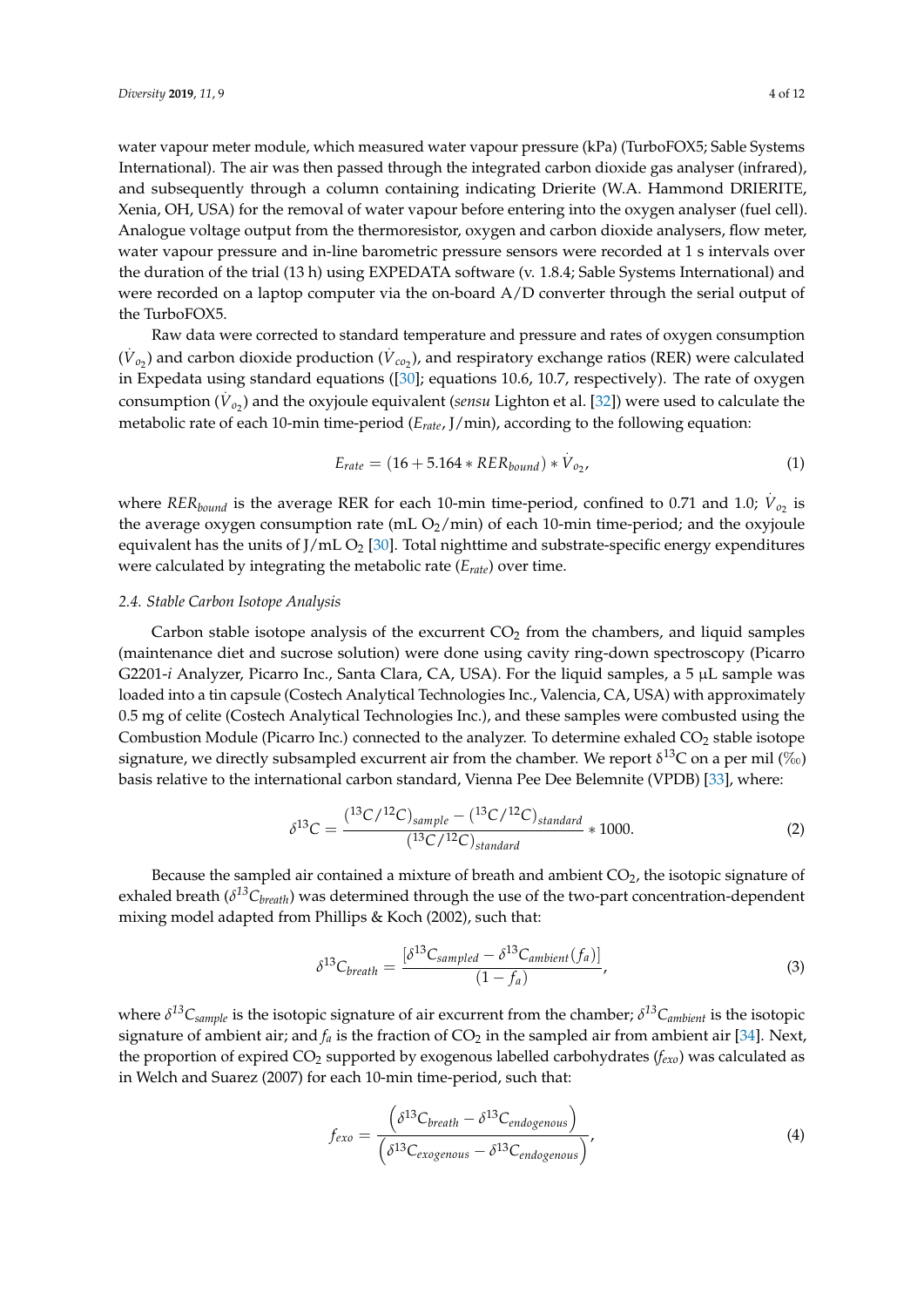where *δ <sup>13</sup>Cbreath* is the isotopic signature of exhaled breath; *δ <sup>13</sup>Cendogenous* is the average isotopic signature measured during the fasted trial; and *δ <sup>13</sup>Cexogenous* is the isotopic signature of the labeled sucrose solution [\[35\]](#page-11-13). This proportion was used to calculate the rate of tracer oxidation (*Mrate*, in  $\mu$ mol/min) of each 10-min time block, such that:

$$
M_{rate} = f_{exo} * \frac{\dot{V}_{o_2}}{1000 * 22.4} * \frac{10^6}{n},\tag{5}
$$

where  $\dot{V}_{O_2}$  is the oxygen consumption rate (mL O<sub>2</sub> / min); *n* is the number of carbons in the labeled sugar (12); and 22.4 is the amount, in moles, of oxygen in each liter of air at standard temperature and pressure. *Mrate* was then converted to J/min, assuming 1 g of sucrose contains approximately 0.1648 J. Cumulative nighttime and substrate-specific tracer oxidations were calculated by integrating the *Mrate* over time.

#### *2.5. Data Processing and Analysis*

Expedata was used to temporally align the raw respirometry and stable isotope data, and to perform calculations for  $V_{O_2}$ ,  $V_{CO_2}$ , RER,  $\delta^{13}C$ ,  $\delta^{13}C_{breath}$  and  $f_{exo}$  (v. 1.8.4; Sable Systems International). R was used to interpolate across baseline periods, perform the energy expenditure and tracer oxidation calculations, and to perform comparative and statistical analyses (R v. 3.4.3; Development Core Team, 2017). We first interpolated across baseline dwells, including three minutes before and after each specific marker placed at the beginning and end of each baseline. The resultant dataset was then aggregated (averaged) into 10-min time periods for each trial, with time 0 starting when the hummingbird took its last feed. Data was interpolated for time points that were missing due to baseline gaps using the 'na.spline' function (R package 'zoo' v1.8-4) with a natural cubic spline.

In order to evaluate the effects of a last meal and body mass on cumulative overnight energy expenditure, a linear mixed effects model was built, using the 'lme' function in the R package 'nlme' (v. 3.1-131), incorporating the availability of a last meal (fed or fasted) and evening body mass as fixed variables, and bird ID as a random variable. The time periods when metabolism was fueled by carbohydrates, lipids, or mixed fuels, and when lipogenesis was occurring, were determined by the average RER of each 10-min period. Time points where RER  $\geq$  1.0 were categorized as lipogenesis and carbohydrate oxidation,  $1.0 > RER \geq 0.9$  were categorized as carbohydrate oxidation,  $0.9 > RER \geq 0.8$ were categorized as mixed fuel oxidation, and RER < 0.8 were categorized as lipid catabolism. Though these thresholds do not allow for quantification of fuel types, they allowed for comparisons between periods of primarily one type of fuel usage. The RER ranges were cross referenced with *Erate*, and *Mrate* to determine energy expenditure and tracer oxidation during the entire night and during each substrate-specific period. These data allowed us to estimate how much of the last meal was metabolized overnight, and the amount of energy in the last meal that was metabolized as either fat or sugar. Data are presented as mean  $±$  standard error, unless otherwise indicated, and significance was taken at  $α < 0.05$ .

## **3. Results**

## *3.1. Energy Expenditure and Respiratory Exchange Ratios*

After an initial peak upon being placed in the chambers, metabolic rates (J/min) declined at the time of lights-off and remained stable throughout the night (fed:  $10.36 \pm 0.09$  J/min; fasted:  $11.56 \pm 0.11$  J/min) (Figure [1\)](#page-5-0). These values reflect normothermic, sleeping metabolisms, as they are similar to the metabolic rates previously measured in resting, post-absorptive, normothermic ruby-throats in the dark (4.707 J/min) [\[16\]](#page-10-14), and lower than those of perch-feeding ruby-throats (23.70 J/min) [\[36\]](#page-11-14). Video recordings of the birds showed fidgeting throughout the night, further confirming that these birds did not enter torpor on any trials. The average total nighttime energy expenditure (fasted:  $7640 \pm 481$  J; fed:  $6806 \pm 405$  J) were not significantly different between fed and fasted trials, when accounting for body mass as a covariate ( $p = 0.16$ ).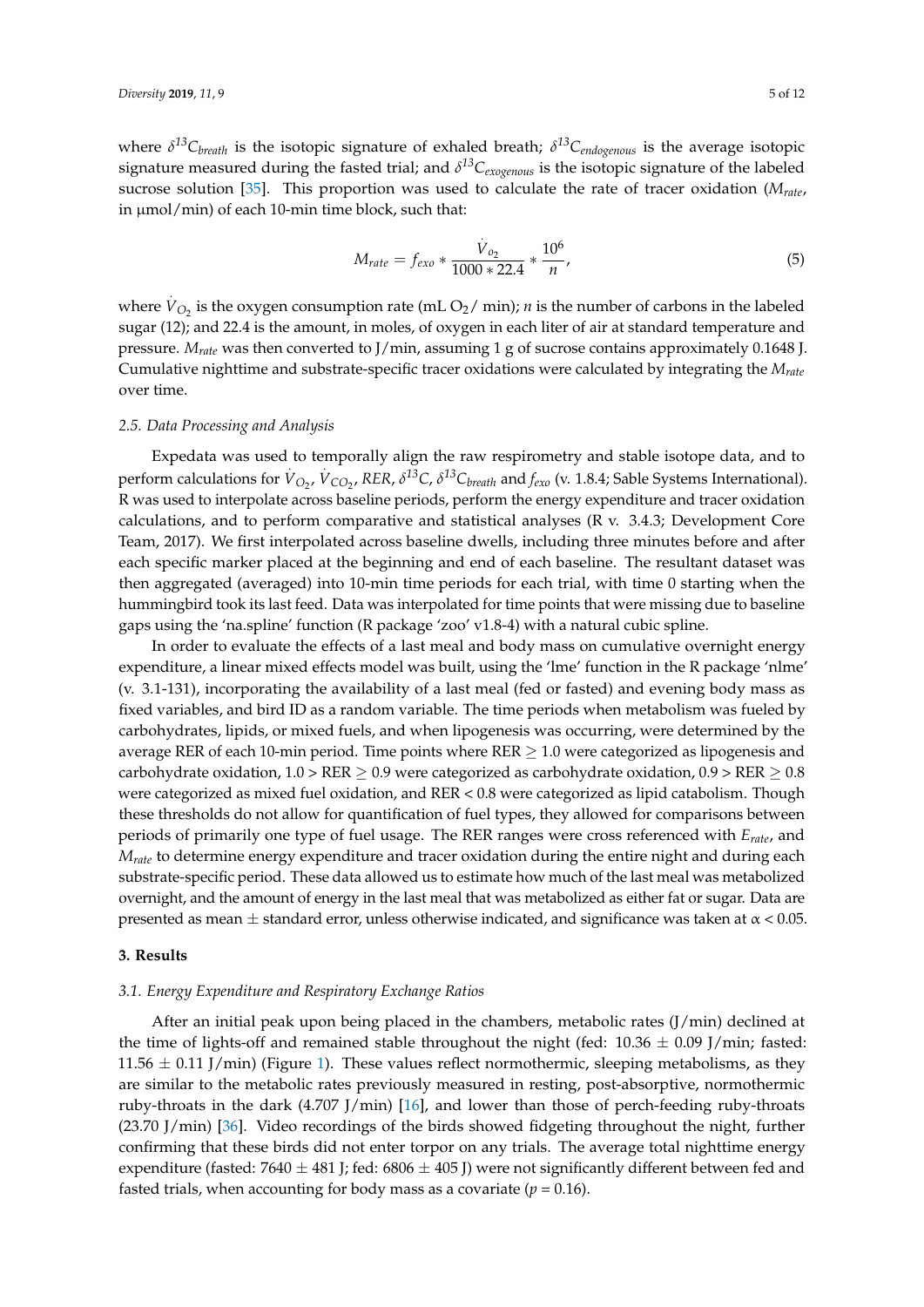<span id="page-5-0"></span>

**Figure 1.** Overnight metabolic rates (J/min) exhibited by ruby-throated hummingbirds in fed and **Figure 1.** Overnight metabolic rates (J/min) exhibited by ruby-throated hummingbirds in fed and fasted trials, relative to the time of lights-out (time = 0). Vertical dashed lines indicate time of lights fasted trials, relative to the time of lights-out (time = 0). Vertical dashed lines indicate time of lights off and on. Data are presented as mean  $\pm$  SEM of 10-min bins averaged across the individual birds (n = 6).

In the fasted trials, overnight RER remained consistently low ( $0.68 \pm 0.02$ ) for the entire night (11.0 h  $\pm$  0.0 h). In the fed trials, RER peaked at 1.28  $\pm$  0.09 at the time of the last meal and declined for the following 2 h until stabilizing for the remainder of the night (Figure [2\)](#page-6-0). In the first hour (1.0  $\pm$  0.2 h), following the last meal, the RER exceeded 0.90, and in the second hour  $(1.0 \pm 0.5 \text{ h})$  it was between 0.90 and 0.80. The RER remained below 0.80 for the rest of the night (8.9 h  $\pm$  0.7 h). The combined energy expenditure during the first two hours was less than 20% of the overnight energy expenditure, and conversely, the energy expenditure when the RER was less than 0.80 accounted for about 80% of the total energy expenditure (Table [1\)](#page-5-1).

|  |  |  | Table 1. Energy Expenditure during periods of selected RER ranges in fed trials. |  |
|--|--|--|----------------------------------------------------------------------------------|--|
|  |  |  |                                                                                  |  |

<span id="page-5-1"></span>

|                                             | Total                    | RER > 0.9       | 0.9 > RER > 0.8 | RER < 0.8      |
|---------------------------------------------|--------------------------|-----------------|-----------------|----------------|
| RER <sub>average</sub>                      | $0.77 + 0.02^{\text{1}}$ | $1.09 + 0.04$   | $0.84 + 0.01$   | $0.72 + 0.01$  |
| Energy Expenditure (kJ)                     | $6806 + 405^2$           | $692.9 + 100.5$ | $599.9 + 297.1$ | $5514 + 620.8$ |
| Percent of Nighttime Energy Expenditure (%) | 100                      | $10.4 \pm 1.8$  | $9.4 + 5.1$     | $80.2 \pm 6.4$ |
| Time (h)                                    | 11                       | $1.0 + 0.2$     | $1.0 \pm 0.5$   | $8.9 h + 0.7$  |

<sup>1</sup> Average overnight RER in fasted trials was  $0.68 \pm 0.02$ . <sup>2</sup> Total energy expenditure in fasted trials was 7640  $\pm$  481 J. All values are reported as mean  $\pm$  SEM (n = 6).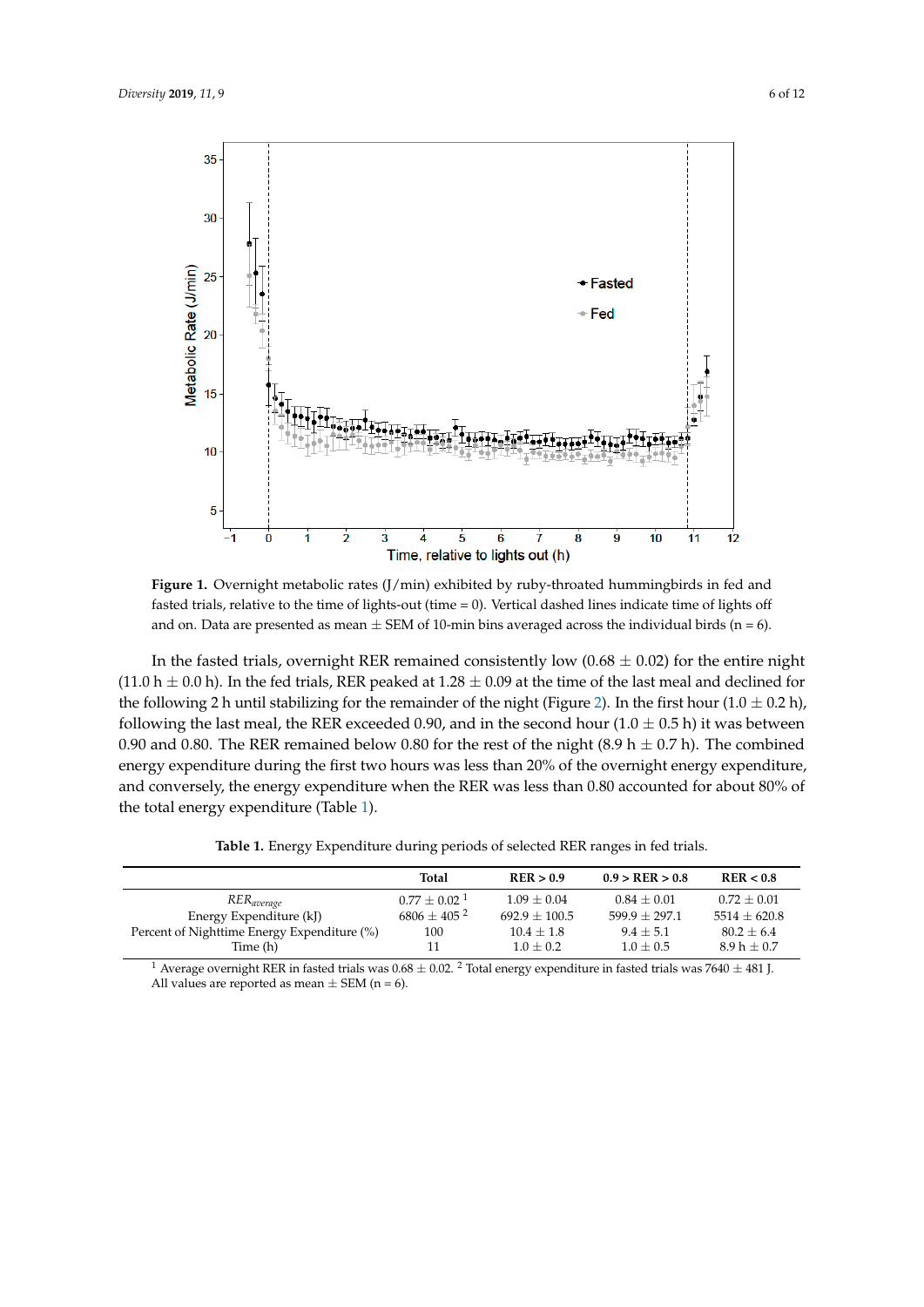<span id="page-6-0"></span>25

20

15

 $10$ 

5

 $\bf{0}$ 

-5

 $-10$ 

 $-15$ 

 $-20$ 

 $-25$ 

 $5^{13}C (9)$ 



Time, relative to last feed (h) **Figure 2.** Overnight 13C signature (δ13C ‰; blue) and RER (red) of fed trials exhibited by ruby-throated **Figure 2.** Overnight <sup>13</sup>C signature (δ <sup>13</sup>C ‰; blue) and RER (red) of fed trials exhibited by ruby-throated hummingbirds, relative to the time of the last feeding (time = 0), which was, on average, 10 min prior hummingbirds, relative to the time of the last feeding (time = 0), which was, on average, 10 min prior to lights out. The horizonal dashed line indicates the average nighttime  $^{13}C$  signature and RER in fasted trials. Vertical dashed lines indicate time of lights off and on. Data are presented as mean  $\pm$  SEM of 10-min bins averaged across the individual birds (n = 6).  $\,$ 

 $\overline{5}$ 

 $\ddot{\mathbf{6}}$ 

## *3.2. Instantaneous and Cumulative Tracer Oxidation*

ż

 $\overline{\mathbf{3}}$ 

À

In the fasted trials, the average overnight  $\delta^{13}C$  signature ( $-19.4\,\pm\,0.03\%$ ) was reflective of the catabolism of endogenous energy stores derived from the maintenance diet. In the fed trials, the δ<sup>13</sup>C signature peaked at 20.0  $\pm$  0.8‰ in the second 10-min period following the last meal and declined to a minimum of  $-17.3 \pm 0.2\%$  throughout the night (Figure [2\)](#page-6-0). Likewise, the rate of labeled carbohydrate oxidation in each 10-min period ( $M_{\text{rate}}$ ) peaked at 18.18  $\pm$  1.19 J/min at the time of lights-out and decreased to a minimum value of  $4.655 \pm 0.412$  J/min by the time of lights-on (Figure [3\)](#page-7-0). The cumulative oxidation of exogenous energy steeply increased in the first two hours of the night and continued to gradually increase until morning to a maximum of  $2040 \pm 119$  J (Figure [4\)](#page-7-1).

On average, birds consumed 2651  $\pm$  313 J of oxidizable energy as exogenous sugar within 45 min before lights out, and 27.2  $\pm$  2.4 % of the energy in this meal was metabolized while the birds fed in the evening. Approximately half of the energy in the evening meal was metabolized during the nighttime (Table [2\)](#page-8-0). Of this amount of exogenous energy metabolized during the night, about 40% was oxidized during the first hour, when RER was greater than 0.9, and 10% was accounted for during the second hour when RER was between 0.9 and 0.8. Nearly half of this was metabolized during the period the RER was less than 0.8. These fuels accounted for similar proportions of total overnight energy expenditure, but the proportion of metabolism that was supported by exogenous energy declined between each period of the night.

 $0.7$ 

 $0.6$ 

 $12$ 

 $10$ 

 $11$ 

8

ġ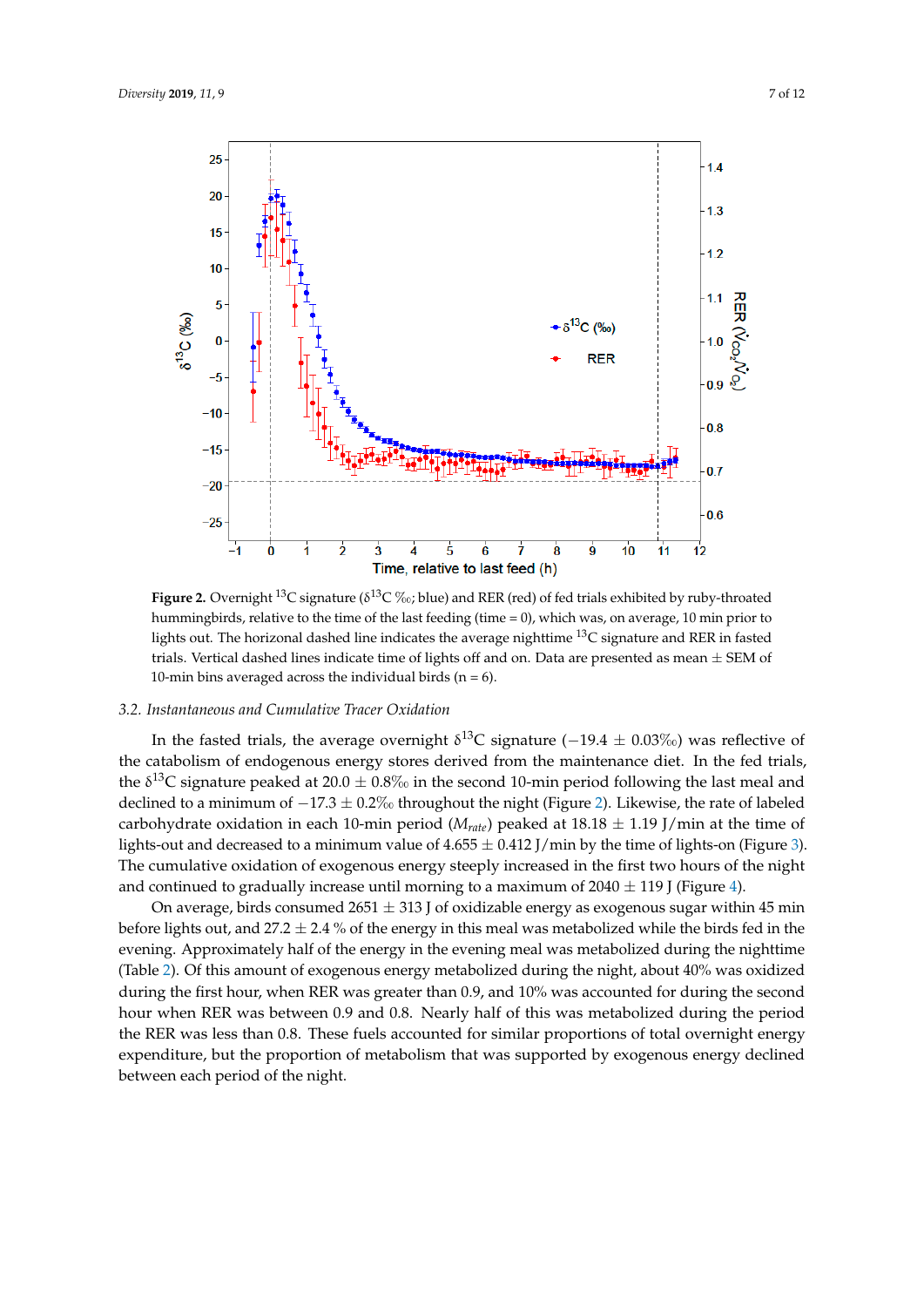<span id="page-7-0"></span>

**Figure 3.** Average overnight instantaneous 13C tracer oxidation rates (J/min; blue), and RER (red) **Figure 3.** Average overnight instantaneous <sup>13</sup>C tracer oxidation rates (J/min; blue), and RER (red) exhibited by ruby-throated hummingbirds in fed trials. Time is relative to the time of the last feeding exhibited by ruby-throated hummingbirds in fed trials. Time is relative to the time of the last feeding  $(time = 0)$ , which was, on average, 10 min prior to lights out. Vertical dashed lines indicate time of lights off and on. Data are presented as mean  $\pm$  SEM of 10-min bins averaged across the individual  $\pm$  1.1  $\pm$  6.6  $\frac{1}{2}$  birds (n = 6).

<span id="page-7-1"></span>

**Figure 4.** Average overnight cumulative 13C tracer oxidation (J; blue), and RER (red) exhibited by **Figure 4.** Average overnight cumulative <sup>13</sup>C tracer oxidation (J; blue), and RER (red) exhibited by ruby-throated hummingbirds in fed trials. Time is relative to the time of the last feeding (time = 0), ruby-throated hummingbirds in fed trials. Time is relative to the time of the last feeding (time = 0), which was, on average, 10 min prior to lights out. Vertical dashed lines indicate time of lights off and which was, on average, 10 min prior to lights out. Vertical dashed lines indicate time of lights off and on. Data are presented as mean  $\pm$  SEM of 10-min bins averaged across the individual birds (n = 6).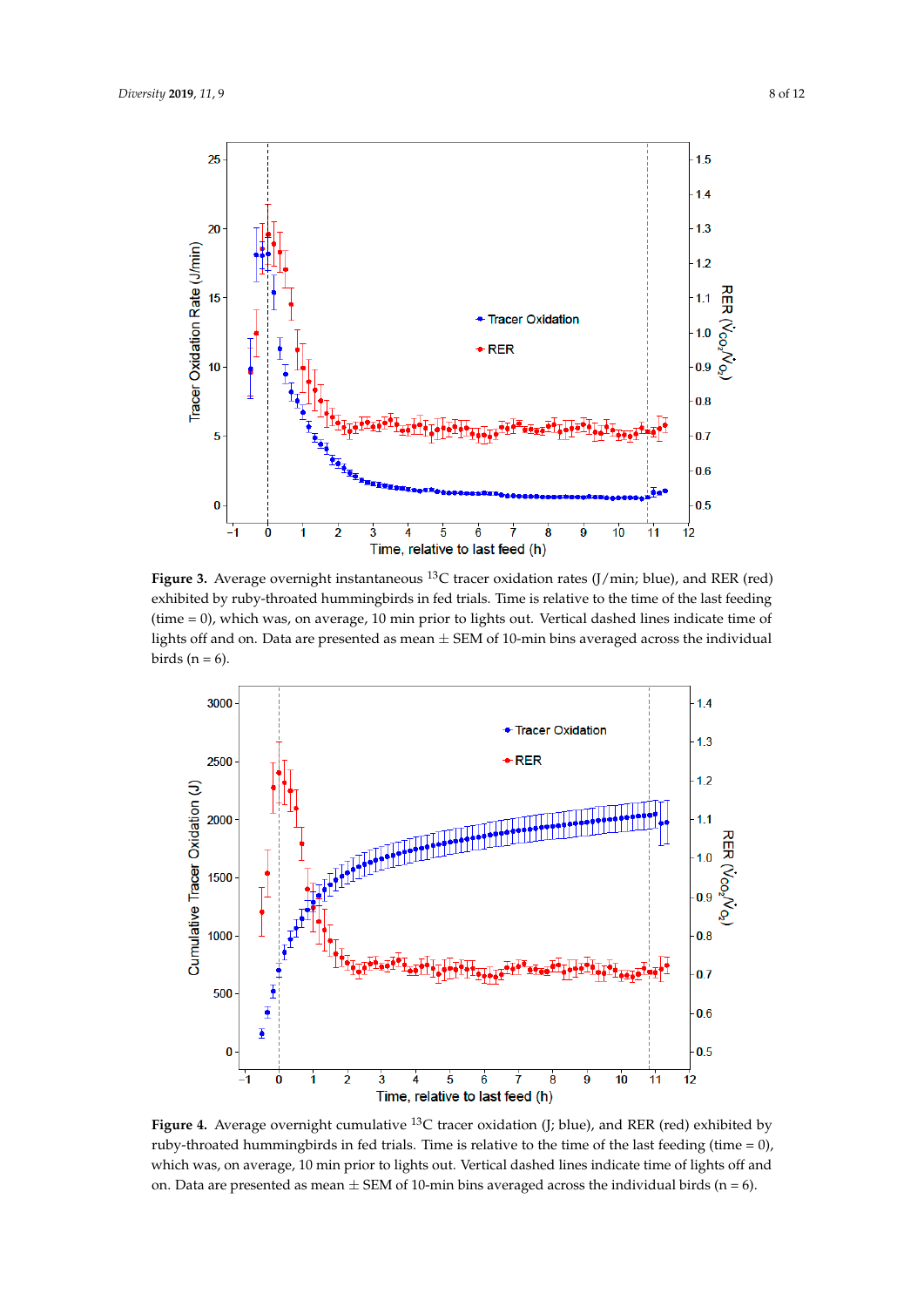| Table 2. Tracer oxidation during periods of selected RER ranges in fed trials. |  |
|--------------------------------------------------------------------------------|--|

<span id="page-8-0"></span>

|                                                         | Total                    | RER > 0.9        | 0.9 > RER > 0.8  | RER < 0.8        |
|---------------------------------------------------------|--------------------------|------------------|------------------|------------------|
| Amount of Tracer Oxidation (kJ)                         | $1276 + 91^{1}$          | $512.2 \pm 56.6$ | $131.4 \pm 38.0$ | $632.2 \pm 91.9$ |
| Percentage of Energy in Last Meal (%)                   | $51.2 \pm 5.7$           | $21.2 + 4.6$     | $6.5 + 2.6$      | $23.4 + 3.4$     |
| Percentage of Cumulative Oxidation (%)                  | $100.0 \pm 0.0$          | $40.5 \pm 4.6$   | $10.4 \pm 3.0$   | $49.1 + 6.2$     |
| Percentage of Nighttime Energy Expenditure (%)          | $18.8 \pm 0.9$           | $7.7 \pm 1.0$    | $1.9 + 0.6$      | $9.1 + 1.1$      |
| Percentage of Substrate-Specific Energy Expenditure (%) | $\overline{\phantom{a}}$ | $76.1 \pm 3.6$   | $34.4 + 7.5$     | $11.1 \pm 0.7$   |

<sup>1</sup> Average energy content of evening meal:  $2651 \pm 313$  J. All values are reported as mean  $\pm$  SEM (n = 6).

## **4. Discussion**

Hummingbirds may endure overnight fasts by fueling their nocturnal metabolism with any nectar stored in their crop at the beginning of the night, and with endogenous fat synthesized during the day. We fed hummingbirds an isotopically-labeled evening meal and tracked how this evening meal was metabolized during the night. Our respirometry and stable isotope analyses substantiate our predictions that hummingbirds would quickly metabolize a large evening meal and that the energy in this meal would fuel a substantial portion of the overnight metabolism. Furthermore, they importantly allowed us to quantify the percentages of the last meal that were directly oxidized as carbohydrates, or later catabolized as fat.

During the first hour of the night (RER=  $1.09 \pm 0.04$ ), the carbohydrates in the last meal were oxidized to support immediate energy demand or used for lipogenesis to build fat stores that supported metabolism later in the night. Surprisingly, a larger portion of the evening meal was used in lipogenesis and later catabolized as fat, instead of being directly oxidized completely to  $CO<sub>2</sub>$ and  $H_2O$  as carbohydrates. In the second hour of the night, hummingbirds exhibited a rapid switch from primarily carbohydrate oxidation to primarily fat catabolism ( $RER = 0.84 \pm 0.01$ ). These results are in contrast with Powers (1991), which showed RER values above 0.85 over 4 h into the night, for Anna's (4.5 g) and Costa's (3 g) hummingbirds [\[20\]](#page-10-13). After the first two hours of the night, low and stable RERs indicated that the hummingbirds primarily catabolized fat for the remainder of the night  $(RER = 0.72 \pm 0.01)$ . While our respirometry data show that sugar passed through the crop within two hours of the last feed, stable isotope analyses provide the key insights that the hummingbirds converted a substantial portion (23%) of the evening meal to fat, and that this energy accounted for a substantial portion of lipid catabolism in the last 9 h of the night (11%).

When hummingbirds consume a large meal in the late evening, the energy in this last meal may support approximately 19% of their total nighttime energy expenditure for an 11-h night. Since overnight energy expenditure did not significantly differ between fed and fasted trials, birds that fed on an evening meal expended less endogenous energy stores overnight, compared to when they did not feed in the evening. This supports previous hypotheses that an evening meal could support a significant portion of overnight energy expenditure and spare endogenous fuel stores [\[19,](#page-10-12)[20,](#page-10-13)[25\]](#page-11-4). Previous studies have estimated that large meals stored in the crop could support from 4 h [\[25\]](#page-11-4), to an entire night's [\[19\]](#page-10-12) energy budget; however, this depends meal size (crop volume), nectar concentration, and how much of this meal is converted to fat. For example, Calder (1990) estimated that by consuming a large meal (170% of the estimated crop volume [\[25\]](#page-11-4)) of high concentration (38%) nectar, a bird could fuel its entire overnight metabolism with the energy in this last meal (6600 J) [\[19\]](#page-10-12). If the concentration of this nectar were lower or the bird consumed less nectar, the value of the meal would be lessened. Because the meal size of each bird varied, we performed simple correlation tests to evaluate how the sizes of the last meals were correlated with peak RER values and the durations that the RERs were above 0.9. These showed that the amounts of energy in the last meals were not significantly correlated with peak RER values ( $p = 0.57$ ) or the durations that the RERs were above 0.9 ( $p = 0.75$ ). This suggests that the rates of lipogenesis and crop-emptying may be more important factors in determining how hummingbirds use evening meals, though we may lack statistical power to detect potential effects due to small sample size. Partial conversion of an evening meal into lipids, assuming an 84% efficiency of fatty acid synthesis, suggests that the meal may not support as much of the overnight metabolism as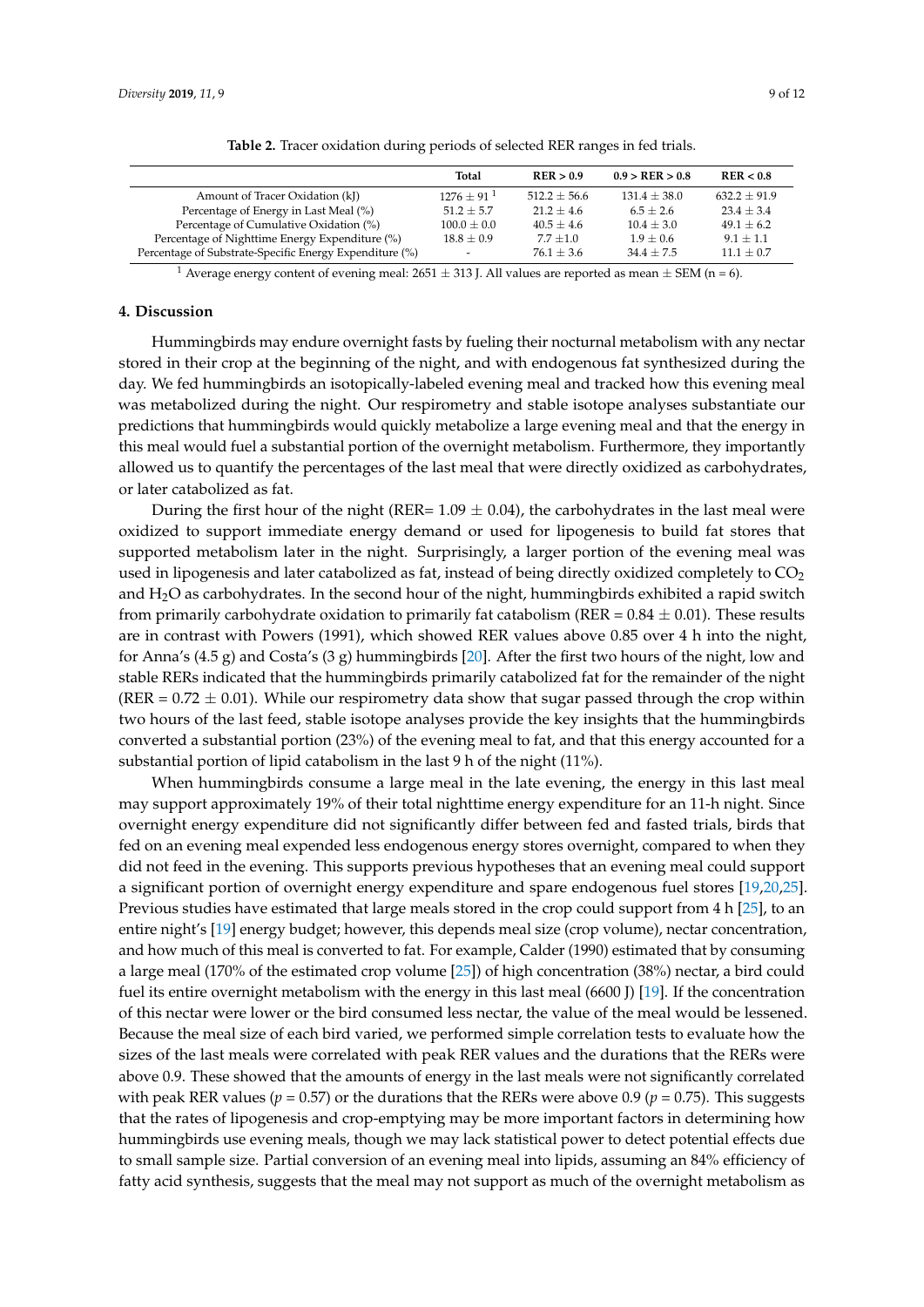initially calculated [\[11\]](#page-10-7). In the present study, the average evening meal consisted of 2651 J, though some of this energy was metabolized during the evening. If all of this meal was available at lights out and it were entirely directly oxidized, it would have accounted for 40% of the total overnight energy expenditure, or 33% if it were entirely converted to fat. If about half of the carbohydrates in the last meal were converted to fat, the total energy contribution to overnight expenditure would be about 36.5%. Thus, the degree of lipogenic activity may be an important factor in quantifying the energetic value of an evening meal. It is important to note, however, that in the present study we only tracked labeled carbon atoms from the glucose, not the fructose carbons, but it is unclear if glucose and fructose have different metabolic fates [\[37\]](#page-11-15). For example, studies in mammals suggest that glucose is preferentially used for lipogenesis [\[38\]](#page-11-16). If this pattern is similar in hummingbirds, by tracking only glucose, our estimations of how much of the last meal is directly oxidized or converted to fat could be slightly underestimated and overestimated, respectively. While further research is needed to clarify the specific metabolic fates of glucose and fructose, this caveat does not discount our observations that much of the evening meal is used for lipogenesis and is catabolized later in the night.

While our conclusions agree with the hypothesis that hummingbirds are able to support a significant portion of nighttime energy expenditure by consuming an evening meal, our study does not support the use of the crop as a 'storage depot' that could be drawn upon well into the night [\[20,](#page-10-13)[25\]](#page-11-4). Our results suggest that as hummingbirds ingest an evening meal, they are not able to acutely slow the passage of nectar through the crop, and so they store the majority of this energy as fat in order to reserve it for later in the night. As hummingbirds settle in at their nighttime roosts, the energetic demand of highly active tissues (i.e., flight muscles) is reduced, so much of the circulating sugar is taken up by hepatic tissue and converted to lipids [\[11\]](#page-10-7). As these recently synthesized lipids in the liver are more readily mobilized, they appear to be catabolized before fats stored in endogenous adipose tissue; as a result, endogenous fat stores may be spared [\[39\]](#page-11-17). Thus, in the beginning of the night, by directly oxidizing carbohydrates in the last meal to fuel their immediate metabolic needs and converting a large portion of these carbohydrates to lipids, hummingbirds are able to fuel their short-term energy demands and prepare for energy shortages later.

Evening hyperphagia enables hummingbirds to maximize the amount of nectar in the crop at the start of fasting period, which could have beneficial effects during energetically demanding periods such as migration or breeding seasons. First, environmental and ecological restraints may not allow some hummingbirds to synthesize adequate fat stores to survive the nocturnal fast [\[15,](#page-10-15)[40\]](#page-11-18). In such situations, these individuals could resort to torpor in order to reduce their overnight energy expenditure, or they could fill their crop before nighttime [\[15,](#page-10-15)[19\]](#page-10-12). Evening hyperphagia may be especially useful during energetically expensive periods, such as incubation or moulting, when torpor may be detrimental [\[14,](#page-10-9)[15](#page-10-15)[,41\]](#page-11-19). In addition, migrating hummingbirds that maximize their evening crop contents would spare endogenous fat stores and maximize lipid stores [\[6,](#page-10-3)[23\]](#page-11-2). By combining energy minimization (i.e., torpor) and energy maximization (i.e., evening hyperphagia) strategies, migrating hummingbirds could accumulate high endogenous fat stores, which are required to fuel long-term flights [\[42\]](#page-11-20).

Overall, this study confirms that an evening nectar meal is an important factor in hummingbirds' overnight energy budget management [\[19](#page-10-12)[,20](#page-10-13)[,25\]](#page-11-4). By combining respirometry and stable isotope techniques, we were able to quantify how an evening meal was used during the night; either method individually would not clearly track the metabolic fate of this meal. Contrary to our expectations that sugar in the last meal would be entirely directly oxidized, a substantial portion was converted to fats and used later in the night. This information may be of value for future work investigating the various strategies hummingbirds employ to balance their daily energy budgets in various ecological and seasonal contexts.

**Author Contributions:** E.E., M.D., and K.W. contributed to project conceptualization and experimental design. E.E. and M.D. performed data collection, curation, analysis, and visualization. E.E. prepared original drafts and M.D. and K.W. reviewed and edited the final manuscript. K.W. provided supervision, resources, and funding.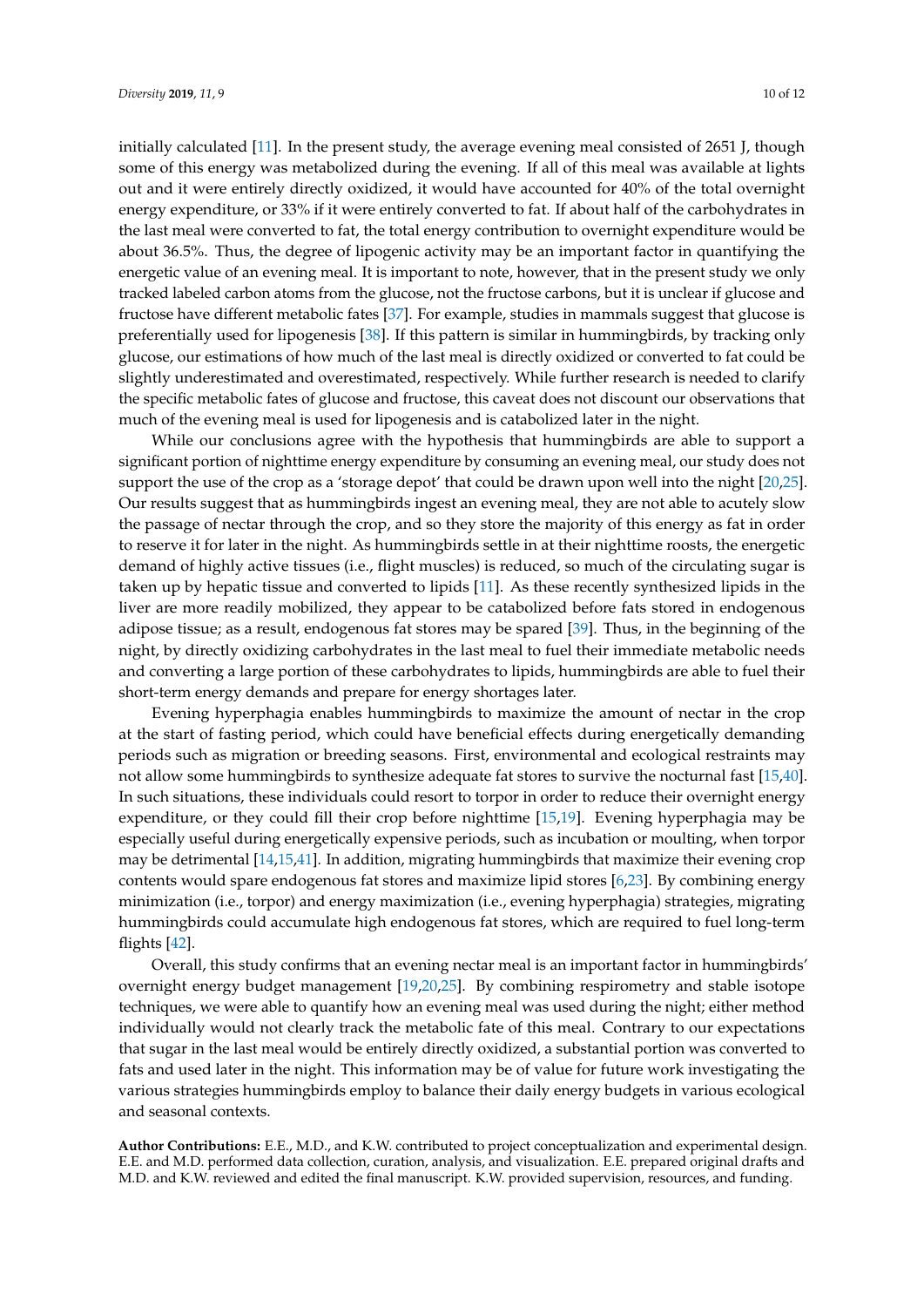**Funding:** This research was supported by grants from the Natural Sciences and Engineering Research Council of Canada Discovery Grant (number 386466) and the Human Frontier Science Program (number RGP0062/2016).

**Acknowledgments:** We thank Yazan Shamli Oghli for assistance with overnight data collection. We also thank Welch lab members, Drs. Rudy Boonstra and Maydianne Andrade, and two anonymous reviewers for their constructive suggestions.

**Conflicts of Interest:** The authors declare no conflict of interest. The funders had no role in the design of the study; in the collection, analyses, or interpretation of data; in the writing of the manuscript, or in the decision to publish the results.

## **References**

- <span id="page-10-0"></span>1. McKechnie, A.E.; Lovegrove, B.G. Avian facultative hypothermic responses: A review. *Condor* **2002**, *104*, 705–724. [\[CrossRef\]](http://dx.doi.org/10.1650/0010-5422(2002)104[0705:AFHRAR]2.0.CO;2)
- 2. Ruf, T.; Geiser, F. Daily torpor and hibernation in birds and mammals. *Biol. Rev.* **2015**, *90*, 891–926. [\[CrossRef\]](http://dx.doi.org/10.1111/brv.12137) [\[PubMed\]](http://www.ncbi.nlm.nih.gov/pubmed/25123049)
- <span id="page-10-1"></span>3. McNab, B.K. The Energetics of Endotherms. *Ohio J. Sci.* **1974**, *74*, 370–380. Available online: [https://kb.osu.](https://kb.osu.edu/handle/1811/22251) [edu/handle/1811/22251](https://kb.osu.edu/handle/1811/22251) (accessed on 29 November 2018).
- 4. Aschoff, J. Thermal conductance in mammals and birds: Its dependence on body size and circadian phase. *Comp. Biochem. Physiol. Part A Physiol.* **1981**, *69*, 611–619. [\[CrossRef\]](http://dx.doi.org/10.1016/0300-9629(81)90145-6)
- <span id="page-10-2"></span>5. Prinzinger, R.; Preßmar, A.; Schleucher, E. Body temperature in birds. *Comp. Biochem. Physiol. Part A Physiol.* **1991**, *99*, 499–506. [\[CrossRef\]](http://dx.doi.org/10.1016/0300-9629(91)90122-S)
- <span id="page-10-3"></span>6. Hiebert, S.M. Seasonal Differences in the Response of Rufous Hummingbirds to Food Restriction: Body Mass and the Use of Torpor. *Condor* **1991**, *93*, 526–537. [\[CrossRef\]](http://dx.doi.org/10.2307/1368184)
- 7. Suarez, R.K. Hummingbird Flight: Sustaining the Highest Mass-Specific Metabolic Rates among Vertebrates. *Experientia* **1992**, *48*, 565–570. [\[CrossRef\]](http://dx.doi.org/10.1007/BF01920240)
- <span id="page-10-4"></span>8. Hixon, M. Energy maximizers and time minimizers: Theory and reality. *Am. Nat.* **1982**, *119*, 596–599. [\[CrossRef\]](http://dx.doi.org/10.1086/283937)
- <span id="page-10-5"></span>9. Welch, K.C., Jr.; Bakken, B.H.; Martinez del Rio, C.; Suarez, R.K. Hummingbirds fuel hovering flight with newly ingested sugar. *Physiol. Biochem. Zool.* **2006**, *79*, 1082–1087. [\[CrossRef\]](http://dx.doi.org/10.1086/507665)
- 10. Welch, K.C., Jr.; Chen, C.C. Sugar flux through the flight muscles of hovering vertebrate nectarivores: A review. *J. Comp. Physiol. B* **2014**, *184*, 945–959. [\[CrossRef\]](http://dx.doi.org/10.1007/s00360-014-0843-y)
- <span id="page-10-7"></span>11. Suarez, R.K.; Lighton, J.R.; Moyes, C.D.; Brown, G.S.; Gass, C.L.; Hochachka, P.W. Fuel selection in rufous hummingbirds: Ecological implications of metabolic biochemistry. *Proc. Natl. Acad. Sci. USA* **1990**, *87*, 9207–9210. [\[CrossRef\]](http://dx.doi.org/10.1073/pnas.87.23.9207) [\[PubMed\]](http://www.ncbi.nlm.nih.gov/pubmed/2251266)
- <span id="page-10-6"></span>12. Karasov, W.H.; Phan, D.; Diamond, J.M.; Carpenter, F.L. Food Passage and Intestinal Nutrient Absorption in Hummingbirds. *Auk* **1986**, *103*, 453–464. Available online: <http://www.jstor.org/stable/4087116> (accessed on 4 October 2018).
- <span id="page-10-8"></span>13. Calder, W.A.; Booser, J. Hypothermia of broad-tailed hummingbirds during incubation in nature with ecological correlations. *Science* **1973**, *180*, 751–753. [\[CrossRef\]](http://dx.doi.org/10.1126/science.180.4087.751)
- <span id="page-10-9"></span>14. Hiebert, S.M. Time-dependent thresholds for torpor initiation in the rufous hummingbird (*Selasphorus rufus*). *J. Comp. Physiol. B* **1992**, *162*, 249–255. [\[CrossRef\]](http://dx.doi.org/10.1007/BF00357531) [\[PubMed\]](http://www.ncbi.nlm.nih.gov/pubmed/1613163)
- <span id="page-10-15"></span>15. Hainsworth, F.R.; Collins, B.G.; Wolf, L.L. The Function of Torpor in Hummingbirds. *Physiol. Zool.* **1977**, *50*, 215–222. Available online: <https://www.jstor.org/stable/30155724> (accessed on 8 May 2018). [\[CrossRef\]](http://dx.doi.org/10.1086/physzool.50.3.30155724)
- <span id="page-10-14"></span>16. Lasiewski, R.C. Oxygen Consumption of Torpid, Resting, Active, and Flying Hummingbirds. *Physiol. Zool.* **1963**, *36*, 122–140. [\[CrossRef\]](http://dx.doi.org/10.1086/physzool.36.2.30155436)
- <span id="page-10-10"></span>17. Krüger, K.; Prinzinger, R.; Schuchmann, K.L. Torpor and metabolism in hummingbirds. *Comp. Biochem. Physiol. Part A Physiol.* **1982**, *73*, 679–689. [\[CrossRef\]](http://dx.doi.org/10.1016/0300-9629(82)90275-4)
- <span id="page-10-11"></span>18. Weber, J.-M. Metabolic fuels: Regulating fluxes to select mix. *J. Exp. Biol.* **2011**, *214*, 286–294. [\[CrossRef\]](http://dx.doi.org/10.1242/jeb.047050)
- <span id="page-10-12"></span>19. Calder, W.A.; Calder, L.L.; Frazier, T.D. The hummingbird's restraint: A natural model for weight control. *Experientia* **1990**, *46*, 999–1002. [\[CrossRef\]](http://dx.doi.org/10.1007/BF01940653)
- <span id="page-10-13"></span>20. Powers, D.R. Diurnal Variation in Mass, Metabolic Rate, and Respiratory Quotient in Anna's and Costa's Hummingbirds. *Physiol. Zool.* **1991**, *64*, 850–870. Available online: <http://www.jstor.org/stable/30158211> (accessed on 8 May 2018). [\[CrossRef\]](http://dx.doi.org/10.1086/physzool.64.3.30158211)